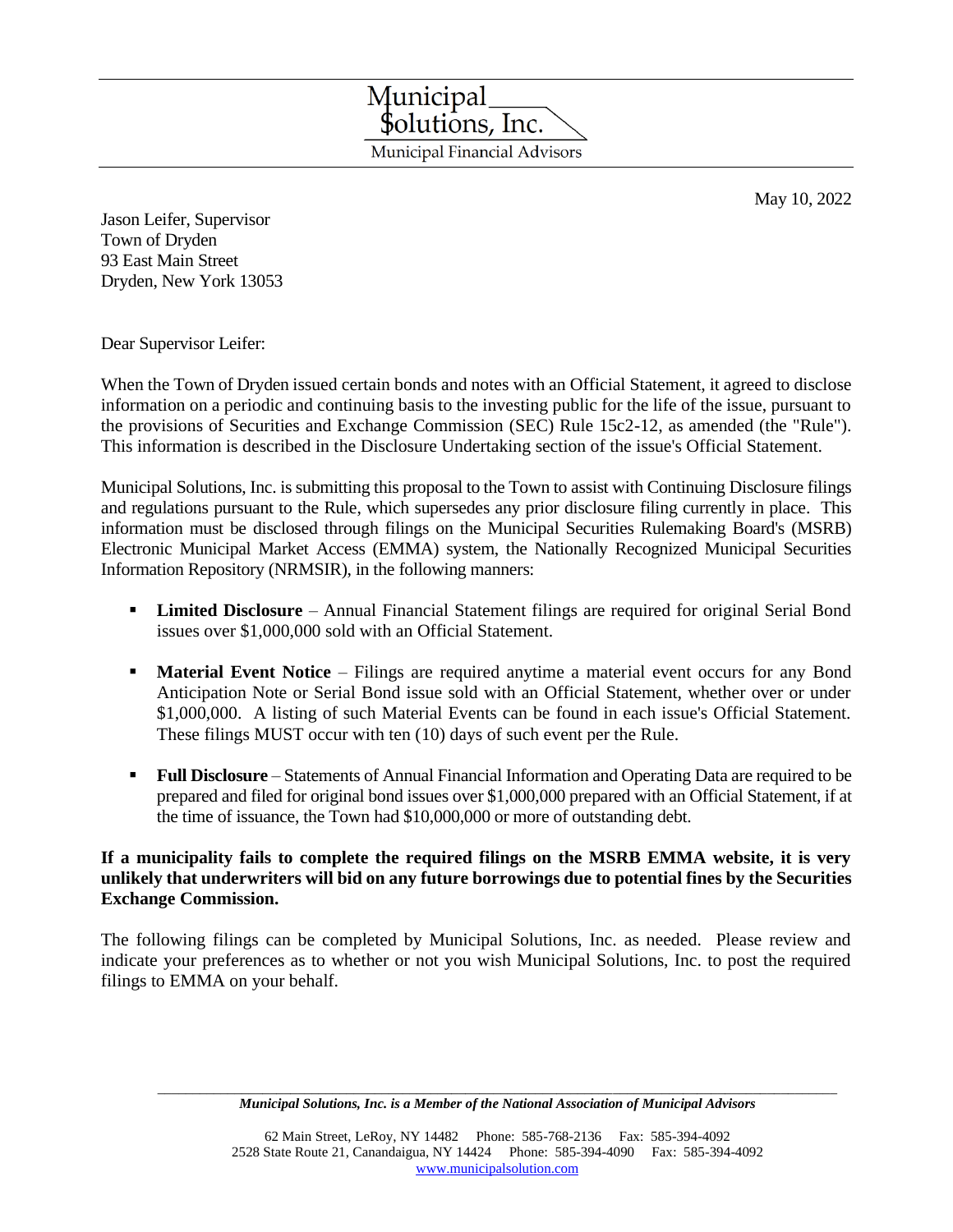**I.** Transmission and electronic filing in a word searchable pdf format of the Town's **Limited Disclosure** of Annual Financial Statements and adopted budgets to EMMA.

The Town will provide full and complete copies of the annual adopted budget, annual update documents and/or audited annual financial statements to Municipal Solutions, Inc. within six (6) months of the subsequent fiscal year. If audited financial statements are prepared, but not available within the six (6) month period, the Town agrees to provide a copy of the annual update document to be filed within the six (6) month period, and to provide a copy of the audit within sixty days from the date of its receipt, but in no event, not later than the end of its next fiscal year.

The filing fee is \$225 per filing.

- [ ] Yes, please file Annual Financial Statements and budgets on EMMA on our behalf.
- [X] No, we will file our own Annual Financial Statements on EMMA.
- **II.** Preparation and filing of **Material Event Notices** on the MSRB EMMA website, including bond insurer downgrades, will be filed within 10 days of each event per the Rule.

The Town will notify Municipal Solutions, Inc. immediately upon the occurrence or immediately upon the Town's knowledge of an occurrence of each Event or noncompliance with the Rule, and will immediately provide all information necessary for preparation of the notice of occurrence of each such Event or noncompliance with the Rule.

The Town shall review and provide approval of the content and form of all material event notices, with the exception of the following: bond or note calls, defeasances, rating changes and other required material event notices required to meet timely notice requirements. These exceptions will be filed automatically on the Town's behalf, unless the Town has notified Municipal Solutions, Inc. otherwise in writing.

The filing fee is \$225 per filing.

- [ $X$ ] Yes, please prepare and file Material Event Notices on EMMA on our behalf.
- [ ] No, we will file our own Material Event Notice on EMMA.
- **III.** Preparation and filing of Statements of Annual Financial Information and Operating Data for those towns subject to **Full Disclosure.** The statements will be prepared and filed on EMMA within six (6) months of the end of the fiscal year per the Rule.

 In addition to the filings of the Annual Financial Statements included in Section I. above, the Town agrees to provide to Municipal Solutions, Inc. all information required for preparation of each Statement of Annual Financial Information and Operating Data no later than 30 days prior to the due date of each statement.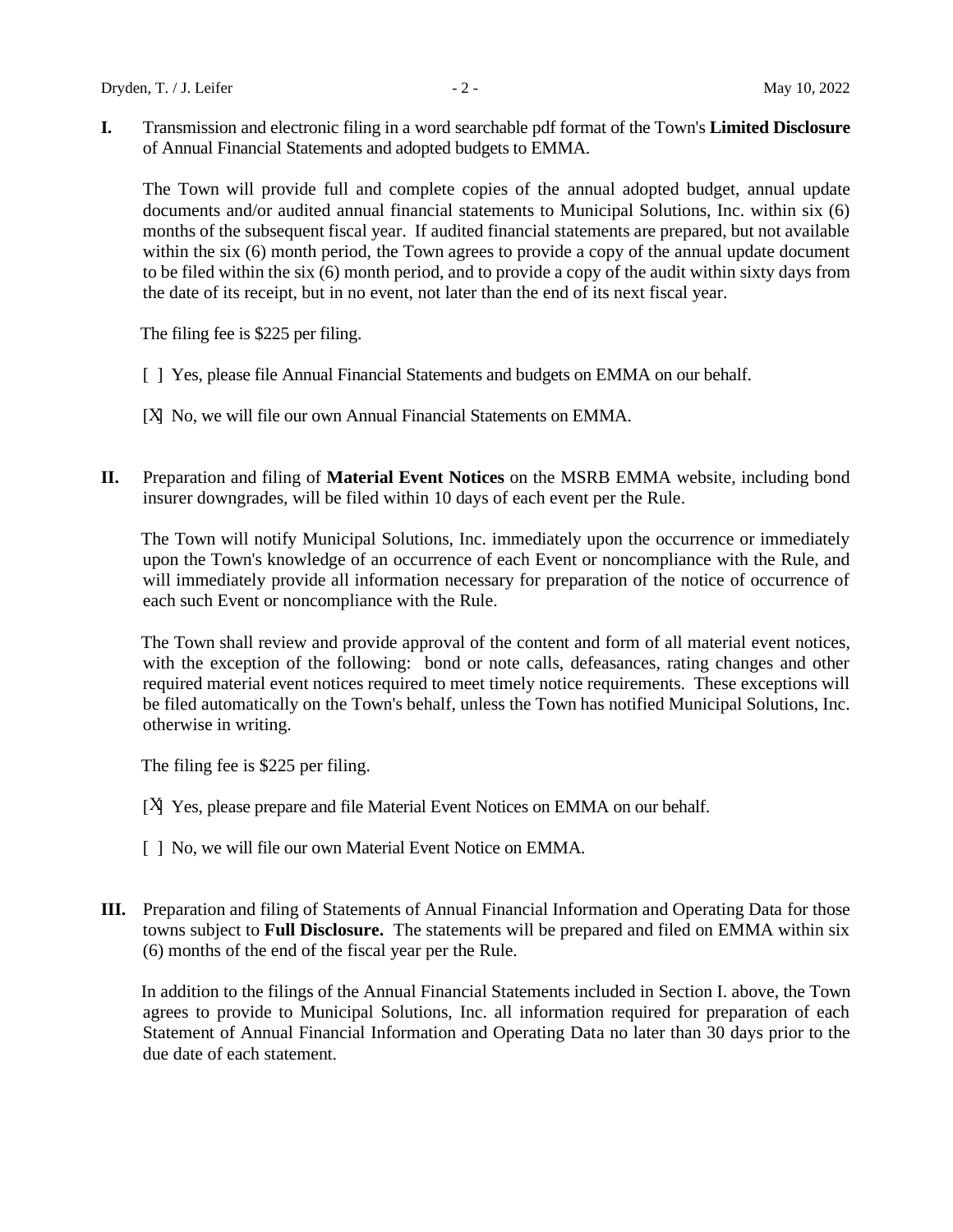The Town shall have the sole responsibility for determining the disclosure to be made in all cases. The Town shall review and provide approval of the content and form of all the information contained within the Statement of Annual Financial Information and Operating Data.

#### **A Full Disclosure filing is NOT required by the Town at this time.**

- [n/a] Yes, please prepare and file Statements of Annual Financial Information and Operating Data on EMMA on our behalf.
- [n/a] No, we will file our own Statements of Annual Financial Information and Operating Data on EMMA.

#### **IV. Conflicts of Interest and Other Required Disclosures**

The Town agrees to hold harmless and to indemnify Municipal Solutions, Inc. and its employees from any and all claims, damages, losses, liabilities, reasonable costs and expenses whatsoever (including attorney's fees and expenses) which Municipal Solutions, Inc. may incur by reason of, or in connection with, disclosure information and the distribution of such information in the disclosure reports in accordance with this Agreement, except to the extent such claims, damages, losses, liabilities, costs and expenses results directly from Municipal Solutions, Inc.'s willful misconduct or gross negligence in the distribution of such information.

Municipal Solutions, Inc. is registered as a recognized municipal advisor with the Securities and Exchange Commission (MS ID #867-00383) and the Municipal Securities Rule Making Board (MS ID #K0173) as mandated by the Dodd-Frank Wall Street Reform and Consumer Protection Act (the Dodd-Frank Act).

Rule G-42 of the Municipal Securities Rulemaking Board requires us to provide you with certain disclosures regarding conflicts of interest and other required disclosures (the "Disclosures'). Those Disclosures are attached hereto in Appendix A. We further covenant and agree to provide to the Town updated Disclosures as required by Municipal Securities Rulemaking Board Rule G-42 to the extent any arise after the date of this letter. The Disclosures, and each delivery thereof, as provided from time to time, shall be incorporated by reference as of the date thereof into this letter to the same extent as if set forth herein.

We at Municipal Solutions, Inc. operate with a core value of honesty and integrity in all aspects of our business. We pride ourselves in our competent and friendly staff and our services go above and beyond what our contracts call for. We do our very best to keep costs down and pass any savings back to our clients. If you have any concerns that are not addressed in this contract, we would be happy to discuss them with you at your convenience.

The fees may be adjusted annually based on the U.S. Bureau of Labor and Statistics Consumer Price Index – All Urban Consumers.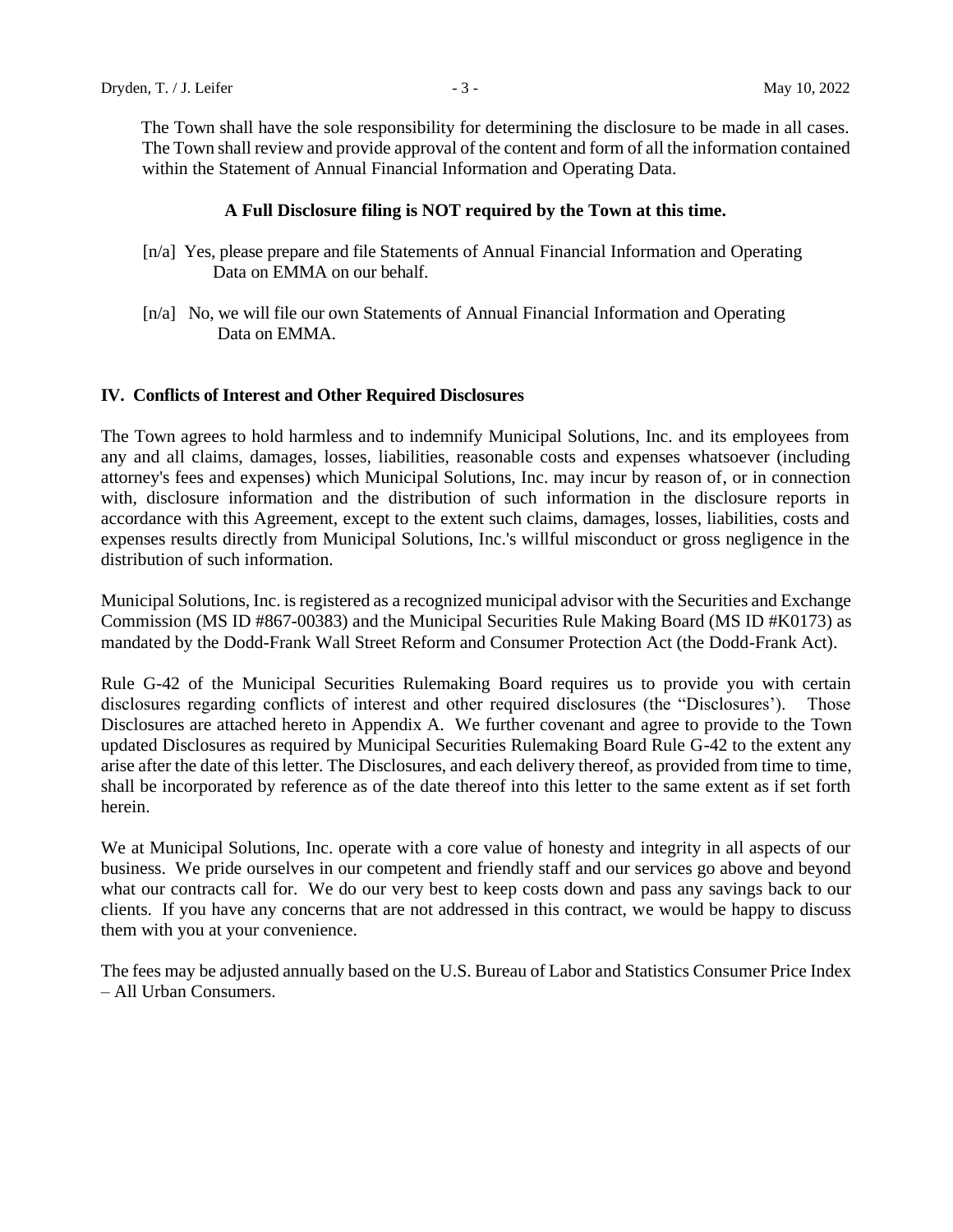#### V. Miscellaneous

Upon acceptance of this proposal, please execute and return one copy to our LeRoy office located at 62 Main Street, LeRoy, New York 14482 following the next Board meeting. The terms set forth above are subject to change if we do not receive a signed contract within 30 days. This contract will remain in effect until terminated by either party. You have the right to terminate this contract for any reason at any time.

We agree to promptly amend or supplement this letter to reflect any material changes or additions to the agreement evidenced by this letter.

If you should have any questions concerning this contract, please do not hesitate to contact me. We look forward to our continued working relationship with the Town.

Sincerely.

Jeffrey R. Smith, President Certified Independent Professional Municipal Advisor

JRS/slw

# Town of Dryden, New York **Contract Dated May 10, 2022 MSRB Continuing Disclosure Updates** and EMMA Filings Accepted by:

Signature:

Name/Title:

Date: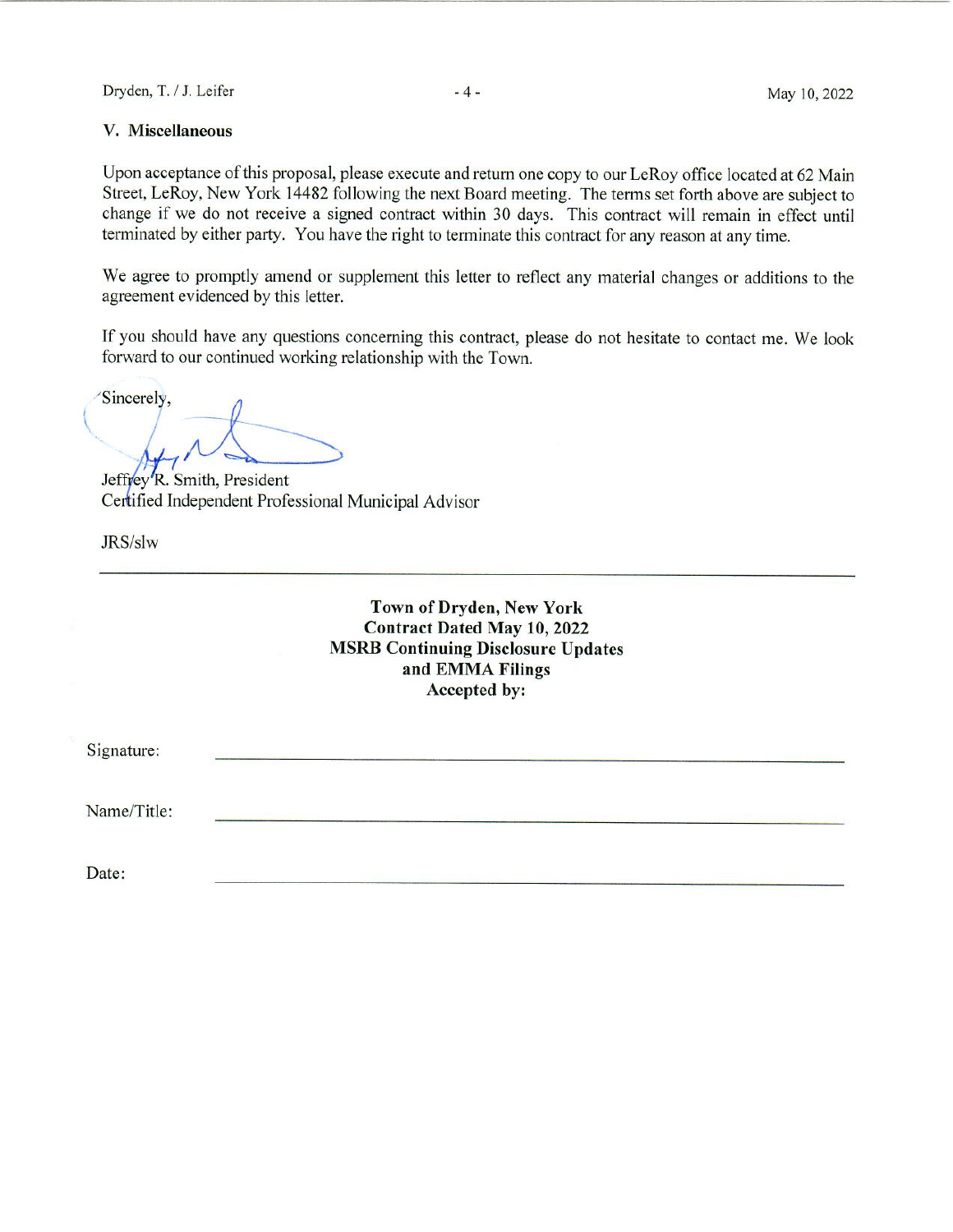## **APPENDIX A**

## **TOWN OF DRYDEN, NEW YORK Contract Dated May 10, 2022 MSRB Continuing Disclosure Updates and EMMA Filings**

## **DISCLOSURE OF CONFLICTS OF INTEREST**

\_\_\_\_\_\_\_\_\_\_\_\_\_\_\_\_\_\_\_\_\_\_\_\_\_\_\_\_\_\_\_\_\_\_\_\_\_\_\_\_\_\_\_\_\_\_\_\_\_\_\_\_\_\_\_\_\_\_\_\_\_\_\_\_\_\_\_\_\_\_\_\_\_\_\_\_\_\_\_\_\_

Municipal Securities Rulemaking Board Rule G-42 requires us, as your municipal advisor, to provide written disclosure to you about material conflicts of interest.

We have determined, after exercising reasonable diligence, that we have no known material conflicts of interest that would impair our ability to provide advice to the Town in accordance with our fiduciary duty to municipal entity clients. The attached paragraphs outline areas of potential conflicts of interest we have reviewed to make this no material conflict of interest determination.

## **FORMS OF COMPENSATION AS POTENTIAL CONFLICTS**

The forms of compensation for municipal advisors vary according to the nature of the engagement and requirements of the client, among other factors. Various forms of compensation present actual or potential conflicts of interest because they may create an incentive for an advisor to recommend one course of action over another if it is more beneficial to the advisor to do so. This document discusses various forms of compensation and the timing of payments to the advisor.

**Fixed fee -** Under a fixed fee form of compensation, the municipal advisor is paid a fixed amount established at the outset of the transaction. The amount is usually based upon an analysis by the client and the advisor of, among other things, the expected duration and complexity of the transaction and the agreed-upon scope of work that the advisor will perform. This form of compensation presents a potential conflict of interest because, if the transaction requires more work than originally contemplated, the advisor may suffer a loss. Thus, the advisor may recommend less time-consuming alternatives, or fail to do a thorough analysis of alternatives. There may be additional conflicts of interest if the municipal advisor's fee is contingent upon the successful completion of a financing, as described below.

**Hourly fee -** Under an hourly fee form of compensation, the municipal advisor is paid an amount equal to the number of hours worked by the advisor times an agreed-upon hourly billing rate. This form of compensation presents a potential conflict of interest if the client and the advisor do not agree on a reasonable maximum amount at the outset of the engagement, because the advisor does not have a financial incentive to recommend alternatives that would result in fewer hours worked. In some cases, an hourly fee may be applied against a retainer (*e.g.*, a retainer payable monthly), in which case it is payable whether or not a financing closes. Alternatively, it may be contingent upon the successful completion of a financing, in which case there may be additional conflicts of interest, as described below.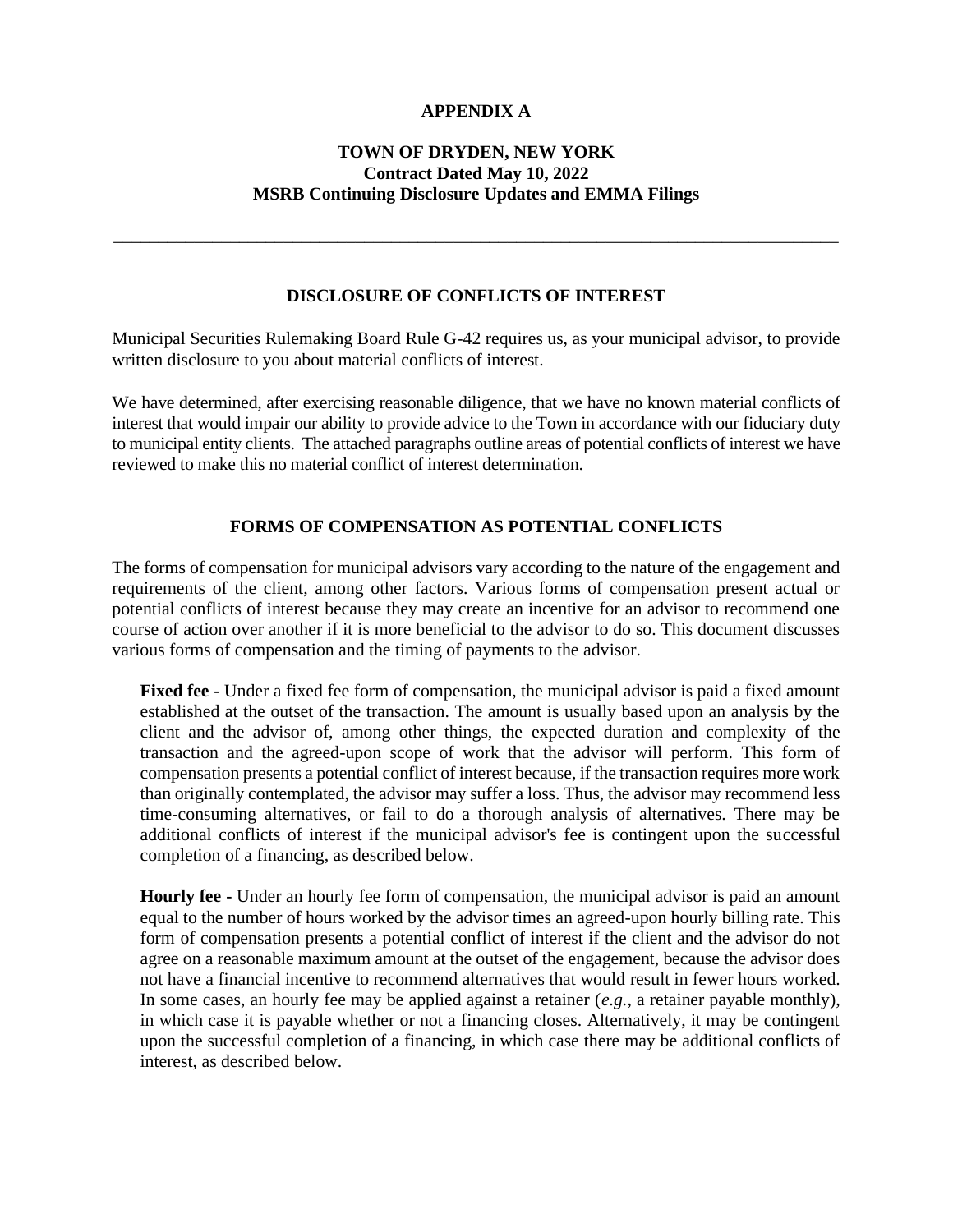**Fee contingent upon the completion of a financing or other transaction -** Under a contingent fee form of compensation, payment of an advisor's fee is dependent upon the successful completion of a financing or other transaction. Although this form of compensation may be customary for the client, it presents a conflict because the advisor may have an incentive to recommend unnecessary financings or financings that are disadvantageous to the client. For example, when facts or circumstances arise that could cause the financing or other transaction to be delayed or fail to close, an advisor may have an incentive to discourage a full consideration of such facts and circumstances, or to discourage consideration of alternatives that may result in the cancellation of the financing or other transaction.

**Fee paid under a retainer agreement -** Under a retainer agreement, fees are paid to a municipal advisor periodically (*e.g*., monthly) and are not contingent upon the completion of a financing or other transaction. Fees paid under a retainer agreement may be calculated on a fixed fee basis (*e.g*., a fixed fee per month regardless of the number of hours worked) or an hourly basis (*e.g*., a minimum monthly payment, with additional amounts payable if a certain number of hours worked is exceeded). A retainer agreement does not present the conflicts associated with a contingent fee arrangement (described above).

**Fee based upon principal -** Under this form of compensation, the municipal advisor's fee is based upon a percentage of the principal amount of an issue of securities *(e.g*., bonds). This form of compensation presents a conflict of interest because the advisor may have an incentive to advise the client to increase the size of the securities issue for the purpose of increasing the advisor's compensation.

From time to time, Municipal Solutions, Inc. does provide municipal advisory assistance to surrounding municipalities including, but not limited to, the Village of Dryden and the Town of Lansing. Municipal Solutions, Inc. is not aware of any material conflicts of interest that this relationship would bring to our fiduciary responsibility to the Town as of the date of this Agreement. If Municipal Solutions, Inc. becomes aware of any conflict of interest that could interfere with our fiduciary obligations to the Town, Municipal Solutions, Inc. will notify the Town that a conflict has been identified and we will meet with the Town to discuss the impacts of the conflict and possible methods to resolve the identified conflict areas.

#### **RELIANCE ON OUTSIDE INFORMATION**

In formulating our recommendations as it comes to the issuance of municipal securities, we often have to rely on information provided by outside sources such as engineering firms, architectural firms, CPAs, attorneys, and other professional entities, as well as the municipality itself. We must rely on the expertise and professional knowledge of these entities in that the information they are providing is reasonable and correct. As part of our fiduciary duty to our clients, we will do our best to make sure this is the case. If we feel that the information provided to us is inaccurate, inconsistent or incomplete, we will ensure to tell you before providing any recommendations based on the material.

#### **LEGAL OR DISCIPLINARY EVENTS**

Municipal Solutions, Inc. is registered as a "municipal advisor" pursuant to Section 15B of the Securities Exchange Act and rules and regulations adopted by the United States Securities and Exchange Commission ("SEC") and the Municipal Securities Rulemaking Board ("MSRB"). As part of this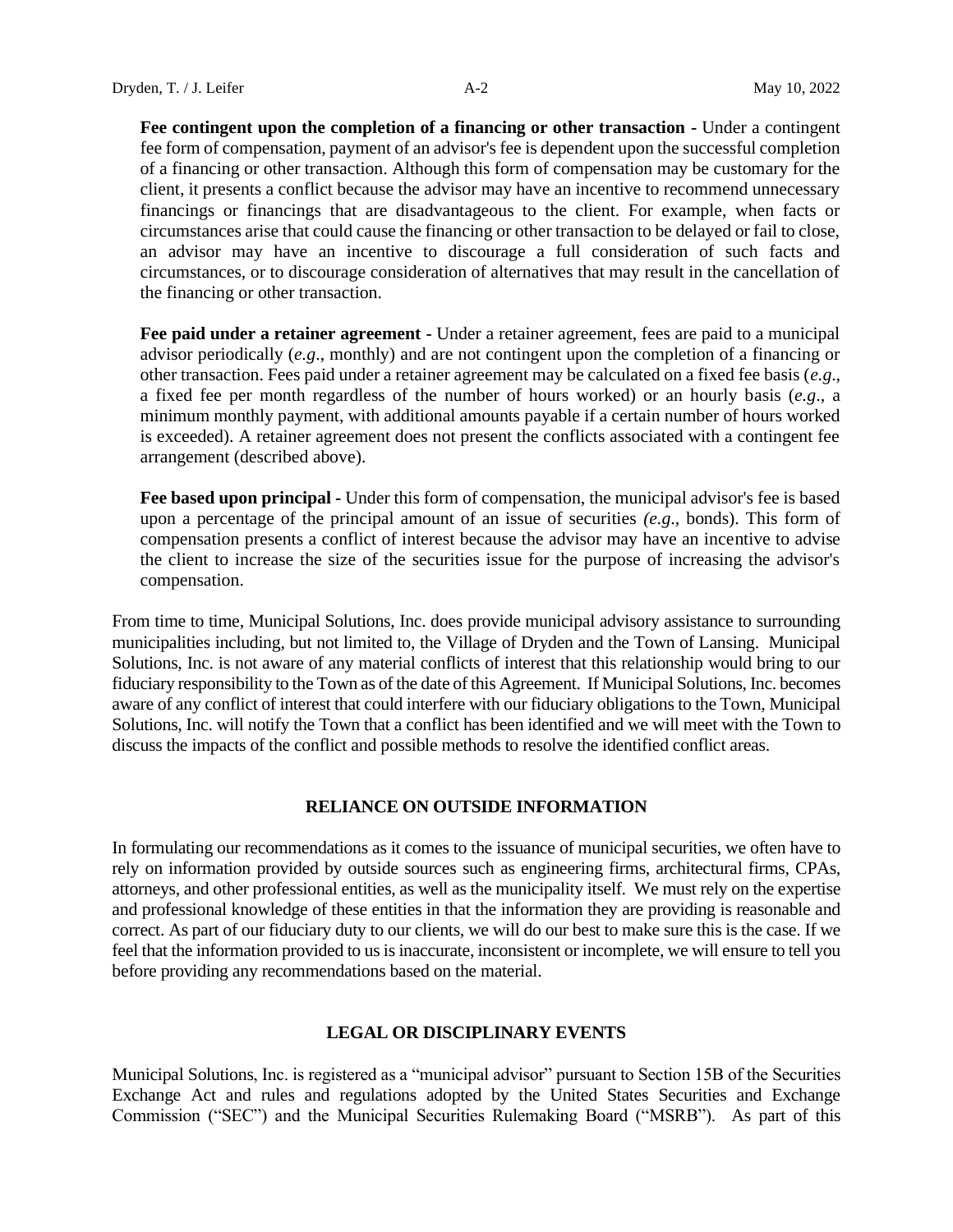registration, we are required to disclose to the SEC information regarding criminal actions, regulatory actions, investigations, terminations, judgments, liens, civil judicial actions, customer complaints, arbitrations and civil litigation involving Municipal Solutions, Inc. Pursuant to MSRB Rule G-42, Municipal Solutions, Inc. is required to disclose any legal or disciplinary event that is material to the Town's evaluation of Municipal Solutions, Inc. or the integrity of its management or advisory personnel.

We have determined that no such event exists.

Copies of Municipal Solutions, Inc. filings with the United States Securities and Exchange Commission can currently be found by accessing the SEC's EDGAR Company Search Page which is currently available at <https://www.sec.gov/edgar/searchedgar/companysearch.html> and searching for either Municipal Solutions, Inc. or for our CIK number which is 0001612999.

The MSRB has made available on its website (www.msrb.org) a municipal advisory client brochure that describes the protections that may be provided by MSRB rules and how to file a complaint with the appropriate regulatory authority.